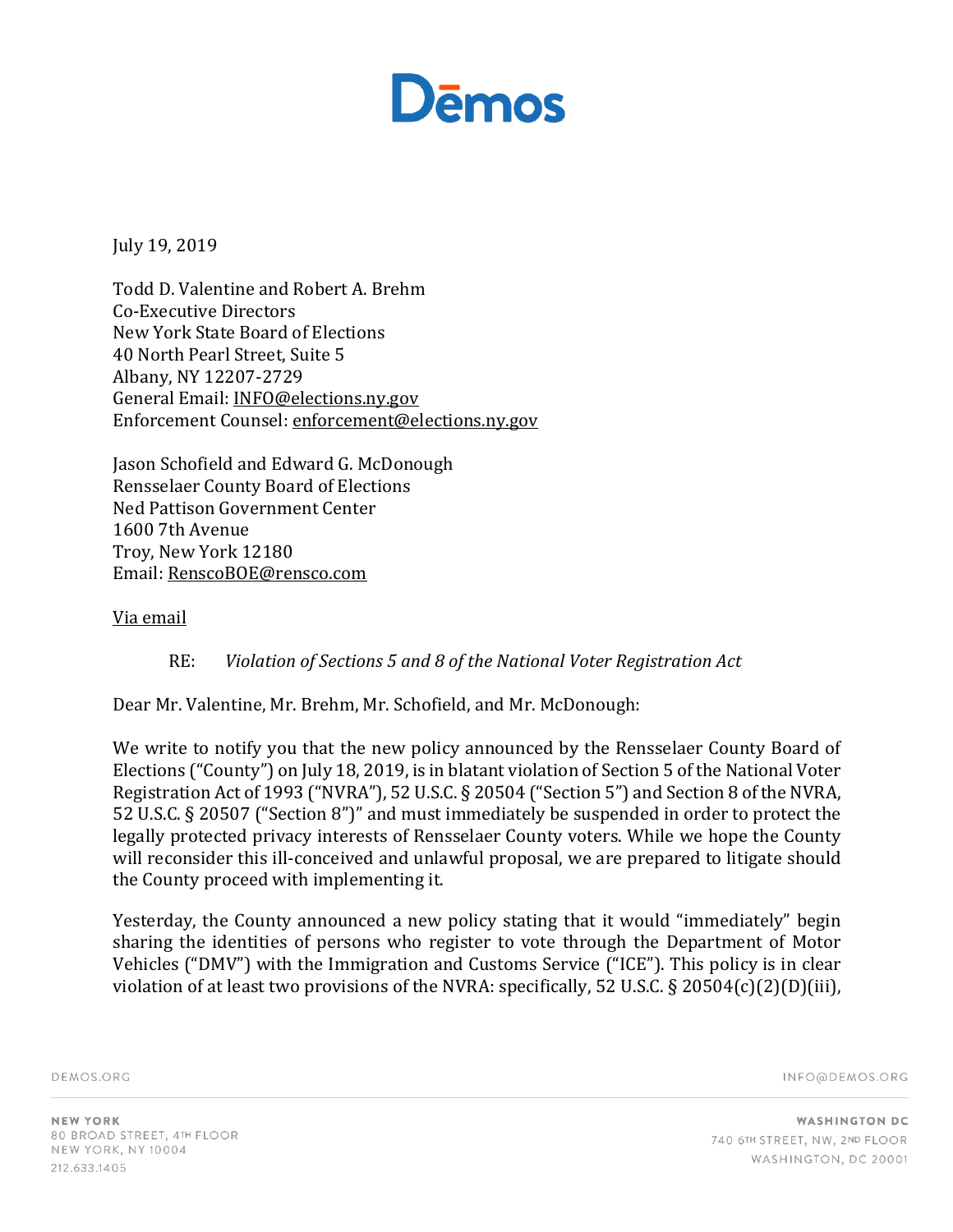Todd D. Valentine, et al. July 19, 2019 Page 2

which is part of Section 5; and 52 U.S.C.  $\S 20507(a)(6)$ , which is part of Section 8.

Both of those provisions make clear that election officials must keep confidential, and not share in any form, the specific public agency at which a voter has registered to vote.

The relevant provision of Section 5 provides:

(c) Forms and procedures

**. . . .**

 $(2)$  The voter registration application portion of an application for a State motor vehicle driver's license-

(D) shall include, in print that is identical to that used in the attestation portion of the application-

. . . .

(iii) a statement that if an applicant does register to vote, the office at which the applicant submits a voter registration application will remain confidential and will be used only for voter registration purposes. 

52 U.S.C. § 20504(c)(2)(D)(iii).

Similarly, Section 8 provides, in relevant part, "In general. In the administration of voter registration for elections for Federal office, each State shall—... (6) ensure that the identity of the voter registration agency through which any particular voter is registered is not disclosed to the public."  $52$  U.S.C. § 20507(a).

Sharing information about those who register through the DMV with a federal agency with the intention that it be used not for voter registration purposes but for immigration enforcement purposes is plainly contrary to these provisions. Moreover, the Board's planned actions likely violate state election and privacy laws as well.

Not only is the announced policy in clear violation of the NVRA and other laws; it also wrongfully threatens to call into question the lawful status of many U.S. citizens who are properly registered to vote. Citizens of the United States share many common names. The process that the County plans to put into place will inevitably result in forwarding to ICE the names of persons who are U.S. citizens, but simply happen to share a common name and other identifying information with persons in the ICE database. This will undoubtedly affect citizens of color disproportionately.